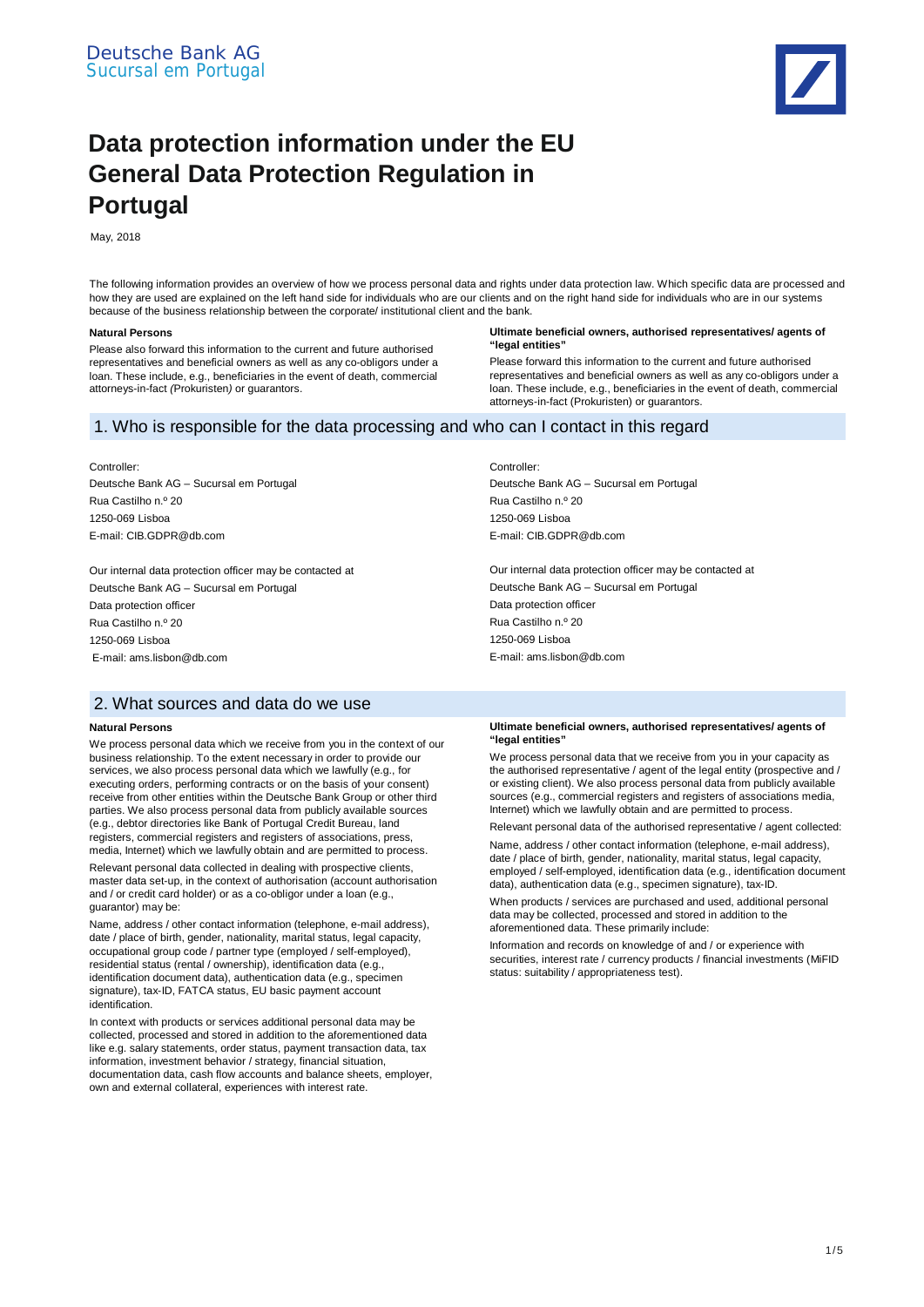

# 3. Why do we process your data (purpose of the processing) and on what legal basis

### **Natural Persons**

We process the aforementioned personal data in compliance with the provisions of the EU General Data Protection Regulation (GDPR) and the applicable local data protection law.

#### **a. for the performance of contractual obligations (article 6 (1) b) GDPR)**

The processing of personal data is carried out in order to perform banking transactions and financial services pursuant to contracts with our clients or to take steps at your request prior to entering into a contract.

The purposes of the data processing are primarily dependent on the specific product (see no. 2) and may include, among other things, requirements analyses, advice, asset management and transactional services. For further details on the purpose of the data processing, please refer to the respective contractual documentation and terms and conditions.

#### **b. for compliance with a legal obligation (article 6 (1) c) GDPR) or in the public interest (article 6 (1) e) GDPR)**

As a bank, we are also subject to various legal obligations, i.e., statutory requirements (e.g., the Portuguese General Regime for Credit Institutions and Financial Companies (Regime Geral das Instituições de Crédito e Sociedades Financeiras - Decreto-Lei n.º 298/92 de 31 de Dezembro), the German Money Laundering Act (Geldwäschegesetz – GWG), the Portuguese Anti-Money Laundering and Anti-Financial Crime Law (Lei n.º 83/2017, de 18 de Agosto), the Portuguese Securities Trading Act (Código dos Valores Mobiliários - Decreto-Lei 486/99, de 13 de Novembro), tax laws) as well as banking supervisory requirements (e.g., the European Central Bank, the European Banking Supervisory Authority, Deutsche Bundesbank, the German Federal Financial Supervisory Authority (Bundesanstalt für Finanzdienstleistungsaufsicht – BaFin), Bank of Portugal and Portuguese Securities Market Commission.

Other purposes of processing include credit checks, identity and age verification, anti-fraud and anti-money laundering measures, the satisfaction of tax law control and reporting obligations as well as the assessment and management of risks in the bank and the Group.

#### **c. for the purposes of safeguarding legitimate interests (article 6 (1) f) GDPR)**

Where necessary, we process your data above and beyond the actual performance of our contractual obligations in order to safeguard the legitimate interests pursued by us or by a third party. Examples:

- Consulting and exchanging data with credit agencies (e.g.,) to determine credit or default risks and requirements in the case of a garnishment protection account or basic payment account
- Evaluating and optimising procedures for demand analysis and for approaching clients directly; incl. client segmentation and calculating the likelihood of closure.
- Advertising or market and opinion research, to the extent that you have not objected to having your data used
- Asserting legal claims and mounting a defence in the event of litigation
- Ensuring the bank's IT security and IT operations
- Preventing crimes
- Video surveillance to safeguard against trespassers, to gather evidence in the event of robbery or fraud or to document disposals and deposits, e.g., at ATMs
- Measures for building and systems security (e.g., admittance control)
- Measures to ensure against trespassing
- Measures to manage business and further develop services and products
- Group risk management

#### **d. on the basis of your consent (article 6 (1) a) GDPR)**

Insofar as you have granted us consent to the processing of personal data for specific purposes (e.g., transfer of data within the association / Group), the lawfulness of such processing is based on your consent.

Any consent granted may be revoked at any time. This also applies to the revocation of declarations of consent that are granted to us prior to the entry into force of the EU General Data Protection Regulation, i.e., prior to 25 May 2018.

Please be advised that the revocation shall only have effect for the future. Any processing that was carried out prior to the revocation shall not be affected thereby. You can request a status overview of the consents you have granted from us at any time or view some of them when banking online.

#### **Ultimate beneficial owners, authorised representatives/ agents of "legal entities"**

We process the aforementioned personal data in compliance with the provisions of the General Data Protection Regulation (GDPR) and the applicable local data protection law

#### **a. for the performance of contractual obligations (article 6 (1) b) GDPR)**

The processing of personal data is carried out in order to perform banking transactions and financial services pursuant to contracts with our clients or to take steps prior to entering into a contract.

For further details on the purpose of the data processing, please refer to the respective contractual documentation and terms and conditions.

# **b. for compliance with a legal obligation (article 6 (1) c) GDPR) or in the public interest (article 6 (1) e) GDPR)**

As a bank, we are also subject to various legal obligations, i.e., statutory requirements (e.g., the Portuguese General Regime for Credit Institutions and Financial Companies (Regime Geral das Instituições de Crédito e Sociedades Financeiras - Decreto-Lei n.º 298/92 de 31 de Dezembro), the German Money Laundering Act (Geldwäschegesetz – GWG), the Portuguese Anti-Money Laundering and Anti-Financial Crime Law (Lei n.º 83/2017, de 18 de Agosto), the Portuguese Securities Trading Act (Código dos Valores Mobiliários – Decreto-Lei 486/99, de 13 de Novembro), tax laws) as well as banking supervisory requirements (e.g., the European Central Bank, the European Banking Supervisory Authority, Deutsche Bundesbank, the German Federal Financial Supervisory Authority (Bundesanstalt für Finanzdienstleistungsaufsicht – BaFin)), Bank of Portugal and Portuguese Securities Market Commission.

The purposes of processing include identity and age verification as well as anti-fraud and anti-money laundering measures.

#### **c. for the purposes of safeguarding legitimate interests (article 6 (1) f) GDPR)**

Where necessary, we process your data above and beyond the actual performance of our contractual obligations in order to safeguard the legitimate interests pursued by us or by a third party. Examples:

- Asserting legal claims and mounting a defence in the event of litigation
- Ensuring the bank's IT security and IT operations
- Preventing crimes
- Video surveillance to safeguard against trespassers, to gather evidence in the event of robbery or fraud or to document disposals and deposits, e.g., at ATMs
- Measures for building and systems security (e.g., admittance control)
- Measures to ensure against trespassing

## **d. on the basis of your consent (article 6 (1) a) GDPR)**

Insofar as you have granted us consent to the processing of personal data for specific purposes (e.g., transfer of data within the association / Group), the lawfulness of such processing is based on your consent.

Any consent granted may be revoked at any time. This also applies to the revocation of declarations of consent that are granted prior to the entry into force of the EU General Data Protection Regulation, i.e., prior to 25 May 2018.

Please be advised that the revocation will only take effect in the future and does not apply to processing carried out prior thereto.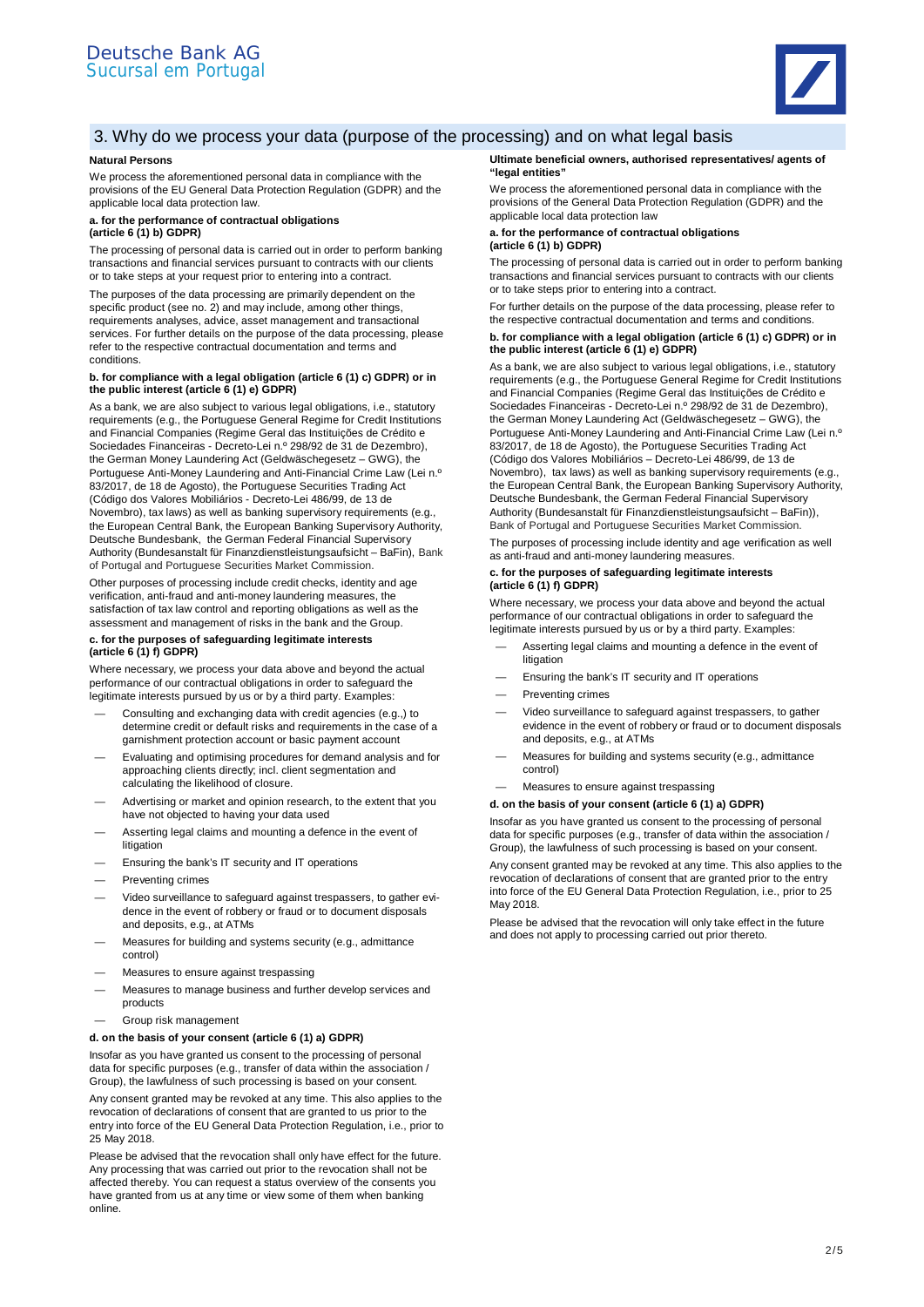# 4. Who receives my data

#### **Natural Persons**

Within the bank, those offices are given access to your data which require them in order to perform our contractual and statutory obligations. Service providers and vicarious agents employed by us may also receive data for these purposes if they observe banking secrecy and our written instructions under data protection law. These are mainly companies from the categories listed below.

With regard to the transfer of data to recipients outside the bank, it must first of all be noted that as a bank we are under a duty to maintain secrecy about any customer-related facts and evaluations of which we may have knowledge (Banking secrecy under no. 2 of our General Business Conditions). We may only disclose information about you if we are legally required to do so, if you have given your consent, if we are authorized to provide bank information and / or if processors commissioned by us guarantee compliance with banking secrecy and the provisions of the GDPR /local data protection law.

Under these conditions, recipients of personal data may be, for example:

- Public authorities and institutions (e.g., Deutsche Bundesbank, BaFin, the European Banking Authority, the European Central Bank, tax offices, Bank of Portugal, the Portuguese Tributary and Customs Authority and Portuguese Securities Market Commission) insofar as a statutory or official obligation exists.
- Other credit and financial services institutions, comparable institutions and processors to whom we transfer personal data in order to perform the business relationship with you. Specifically: processing of bank references, support / maintenance of EDP/ IT applications, archiving, document processing, call centre services, compliance services, controlling, data screening for anti-money laundering purposes, data destruction, purchasing / procurement, space management, real estate appraisals, loan processing service, collateral management, collection, payment card processing (debit card/credit cards), customer management, letter shops, marketing, media technology, reporting, research, risk controlling, expense accounting, telephony, video identification, website management, investment services, share register, fund management, auditing services, payment transactions.

Other recipients of data may be those offices to which you have given your consent to the transfer of data or with respect to which you have exempted us from banking secrecy by agreement or consent.

# 5. Is data transferred to a third country or to an international organisation

#### **Natural Persons**

Data will only be transferred to countries outside the EU or the EEA (socalled third countries) if this is required for the execution of your orders (e.g. payment and securities orders), prescribed by law (e.g., reporting obligations under tax law), if you have given us your consent or in the context of commissioned data processing. If service providers in a third country are used, they are obligated to comply with the data protection level in Europe in addition to written instructions by agreement of the EU standard contractual clauses.

## 6. How long will my data be stored

#### **Natural Persons**

We process and store your personal data as long as it is necessary for the performance of our contractual and statutory obligations. In this regard, it should be noted that our business relationship is a continuing obligation designed to last for several years.

If the data are no longer required for the performance of our contractual and statutory obligations, they are regularly deleted, unless their further processing (for a limited time) is necessary for the following purposes:

- Compliance with records retention periods under commercial and tax law, such as the Money Laundering Act (*Geldwäschegesetz* – GWG), the Portuguese Anti-Money Laundering and Anti-Financial Crime Law (Lei n. º 83/2017, de 18 de Agosto), the Portuguese Securities Trading Act (Código dos Valores Mobiliários – Decreto-Lei 486/99, de 13 de Novembro). The records retention periods prescribed therein range from two to 10 years.
- Preservation of evidence within the scope of statutes of limitations. Under article 309.º of the Portuguese Civil Code (Código Civil), these limitation periods may be up to 20 years.

#### **Ultimate beneficial owners, authorised representatives / agents of "legal entities"**

Within the bank, those offices are given access to your data which require them in order to perform our contractual and statutory obligations. Service providers and vicarious agents employed by us may also receive data for these purposes if they observe banking secrecy and our written instructions under data protection law.

With regard to the transfer of data to recipients outside the bank, it must first of all be noted that as a bank we are under a duty to maintain secrecy about any customer-related facts and evaluations (applies equally to authorized representatives / agents) of which we may have knowledge (Banking secrecy under our General Business Conditions).

We may only disclose information about you if we are legally required to do so, if you have given your consent and / or if processors commissioned by us guarantee compliance with banking secrecy and the provisions of the GDPR / local data protection law.

#### **Ultimate beneficial owners, authorised representatives / agents of "legal entities"**

Data will only be transferred to countries outside the EU or the EEA (socalled third countries) if this is required for the execution of your client´s orders (e.g. payment and securities orders), prescribed by law (e.g. reporting obligations under tax law), if you have given us your consent or in the context of commissioned data processing. If service providers in a third country are used, they are obligated to comply with the data protection level in Europe in addition to written instructions by agreement of the EU standard contractual clauses.

#### **Ultimate beneficial owners, authorised representatives / agents of "legal entities"**

We process and store your personal data as long as you are authorized to represent the respective legal entity in dealings with us.

If the data are no longer required for the performance of our contractual and statutory obligations, they are regularly deleted, unless their further processing (for a limited time) is necessary for the following purposes:

- Compliance with records retention periods under commercial and tax law, such as the Money Laundering Act (*Geldwäschegesetz* – GWG), the Portuguese Anti-Money Laundering and Anti-Financial Crime Law (Lei n. º 83/2017, de 18 de Agosto), the Portuguese Securities Trading Act (Código dos Valores Mobiliários – Decreto-Lei 486/99, de 13 de Novembro). The records retention periods prescribed therein range from two to 10 years.
- Preservation of evidence within the scope of statutes of limitations. Under article 309.º of the Portuguese Civil Code (Código Civil), these limitation periods may be up to 20 years.

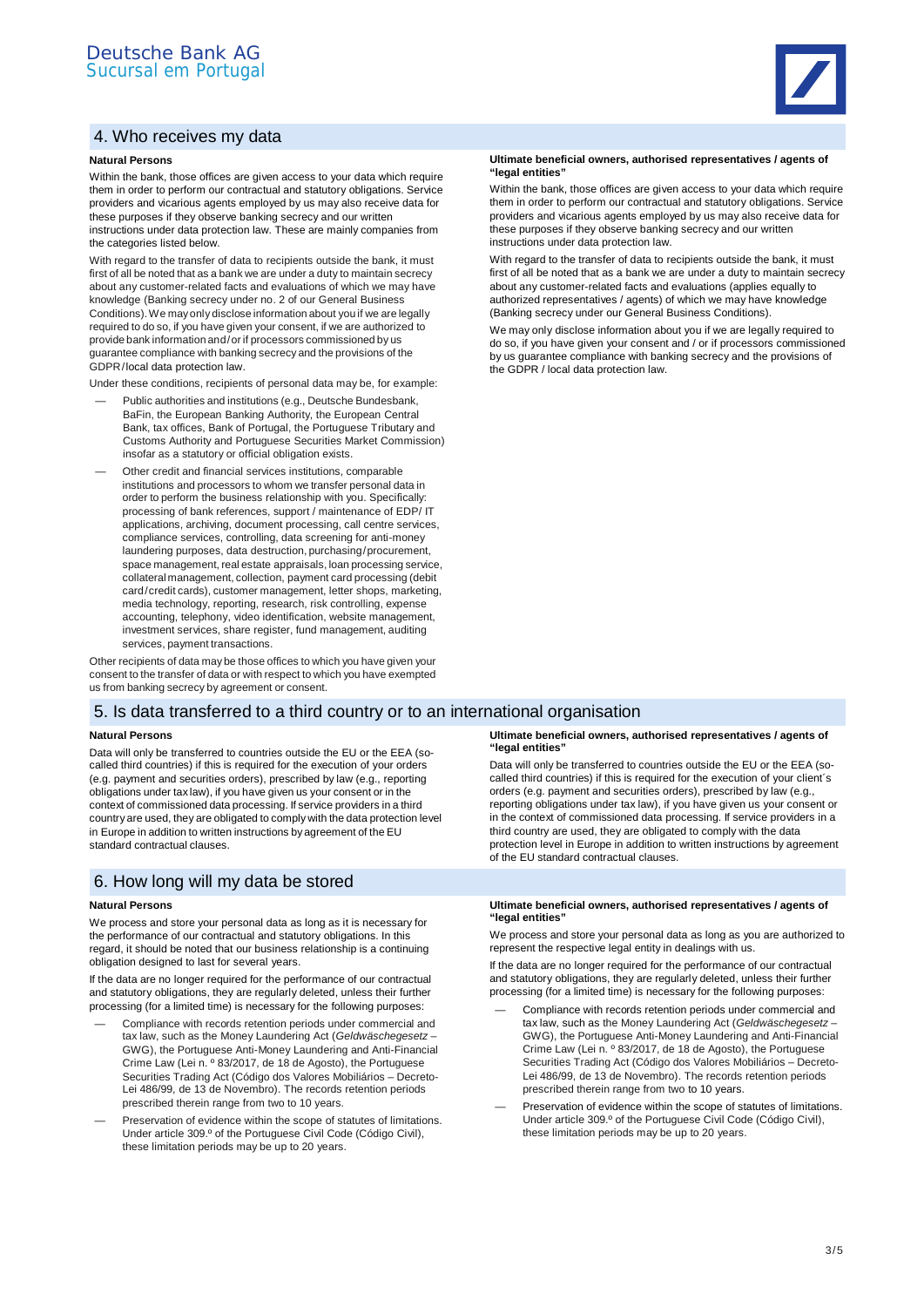

# 7. What data protection rights do I have

## **Natural Persons**

Every data subject has a right of access (article 15 GDPR), a right to rectification (article 16 GDPR), a right to erasure (article 17 GDPR), a right to restriction of processing (article 18 GDPR), a right to object (article 21 GDPR) and a right to data portability (article 20 GDPR). The right of access and right to erasure are subject to the restrictions under sections 34 and 35 BDSG and local data protection law. Data subjects also have a right to lodge a complaint with a supervisory authority (article 77 GDPR in conjunction with section 19 BDSG and local data protection law).

You may revoke your consent to the processing of personal data at any time. This also applies to the revocation of declarations of consent that are granted prior to the entry into force of the EU General Data Protection Regulation, i.e., prior to 25 May 2018. Please be advised that the revocation will only take effect in the future. Any processing that was carried out prior to the revocation shall not be affected thereby.

# 8. Am I under obligations to provide data

#### **Natural Persons**

Within the scope of our business relationship, you must provide personal data which is necessary for the initiation and execution of a business relationship and the performance of the associated contractual obligations or which we are legally obligated to collect. As a rule, we would not be able to enter into any contract or execute the order without these data or we may no longer be able to carry out an existing contract and would have to terminate it.

In particular, provisions of money laundering law require that we verify your identity before entering into the business relationship, for example, by means of your identity card and that we record your name, place of birth, date of birth, nationality and your residential address. In order for us to be able to comply with this statutory obligation, you must provide us with the necessary information and documents in accordance with section 4 (6) GWG and notify us without undue delay of any changes that may arise during the course of the business relationship. If you do not provide us with the necessary information and documents, we will not be allowed to enter into or continue your requested business relationship.

#### **Ultimate beneficial owners, authorised representatives / agents of "legal entities"**

Every data subject has a right of access (article 15 GDPR), a right to rectification (article 16 GDPR), a right to erasure (article 17 GDPR), a right to restriction of processing (article 18 GDPR), a right to object (article 21 GDPR) and a right to data portability (article 20 GDPR). The right of access and right to erasure are subject to the restrictions under sections 34 and 35 BDSG and local data protection law. Data subjects also have a right to lodge a complaint with a supervisory authority (article 77 GDPR in conjunction with section 19 BDSG and local data protection law).

You may revoke your consent to the processing of personal data at any time. This also applies to the revocation of declarations of consent that are granted prior to the entry into force of the EU General Data Protection Regulation, i.e., prior to 25 May 2018. Please be advised that the revocation will only take effect in the future. Any processing that was carried out prior to the revocation shall not be affected thereby.

#### **Ultimate beneficial owners, authorised representatives / agents of "legal entities"**

Within the scope of our business relationship with the legal entity you represent in dealings with us, you must provide personal data which is necessary for accepting and executing any representative authority / authorization and the performance of the associated contractual obligations or which we are legally obligated to collect. As a rule, we would not be able to accept you as the authorized representative / agent without these data or we would have to revoke any existing representative authority / authorization.

In particular, provisions of money laundering law require that we verify your identity before establishing the authority / authorization, for example, by means of your identity card and that we record your name, place of birth, date of birth, nationality and your residential address. In order for us to be able to comply with this statutory obligation, you must provide us with the necessary information and documents in accordance with section 4 (6) GWG and notify us without undue delay of any changes that may arise during the course of the business relationship. If you do not provide us with the necessary information and documents, we will not be allowed to institute or continue the representative authority / authorization requested by the respective legal entity

## 9. To what extent is automated decision making (including profiling) carried out

#### **Natural Persons**

As a rule, we do not make decisions based solely on automated processing das defined in article 22 GDPR to establish and implement the business relationship. If we use these procedures in individual cases, we will inform you of this separately, provided that this is prescribed by law.

## 10. Is profiling used

#### **Natural Persons**

In some cases, we process your data automatically with the aim of evaluating certain personal aspects (profiling). For instance, we use profiling in the following cases:

- We are required by law to take anti-money laundering and anti-fraud measures. Data evaluations are also carried out (in payment transactions, among other things) in this context. These measures also serve to protect you.
- In order to provide you with targeted information and advice on products, we use evaluation tools. These enable demand-oriented communication and advertising, including market and opinion research.
- We use scoring to assess your creditworthiness. We calculate the likelihood that a given client will meet their contractual payment obligations. The calculation may include, for example, income levels, expenses, existing liabilities, occupation, length of employment, experiences from the previous business relationship, repayment of prior loans in accordance with the contract, and information from credit agencies. Scoring is based on a mathematically and statistically recognized and proven procedure. The calculated score values assist us in our decision-making and are incorporated into ongoing risk management.